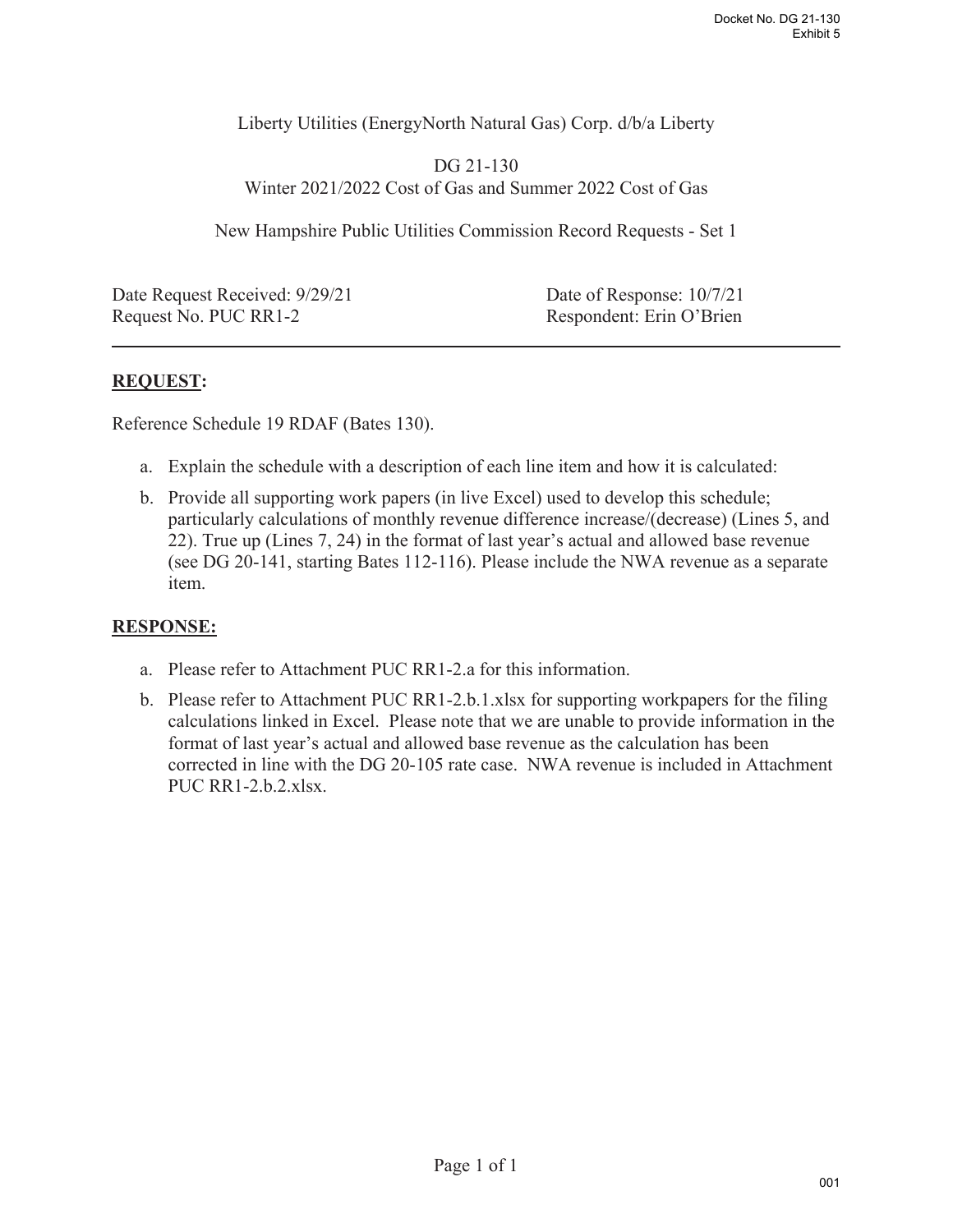Docket No. DG 21-130 Attachment PUC RR1-2.a Page 1 of 2

**Liberty Utilities (EnergyNorth Natural Gas) Corp. November 2020 through August 2021 Revenue Decoupling - Collections by Sector**

| FOR THE MONTH OF:<br><b>DAYS IN MONTH</b>                                                                                   | $Nov-20$<br>30                                                                      | Dec-20<br>31          | $Jan-21$<br>31                  | Feb-21<br>28                                                    | $Mar-21$<br>31       | Apr-21<br>30       | $Mav-21$<br>31       | (Actual)<br>$Jun-21$<br>30 | (Actual)<br>$Jul-21$<br>31 | Aug-21<br>31           | Descriptions requested in Request No. PUC RR1-2                                                                                                                       |
|-----------------------------------------------------------------------------------------------------------------------------|-------------------------------------------------------------------------------------|-----------------------|---------------------------------|-----------------------------------------------------------------|----------------------|--------------------|----------------------|----------------------------|----------------------------|------------------------|-----------------------------------------------------------------------------------------------------------------------------------------------------------------------|
|                                                                                                                             |                                                                                     |                       |                                 |                                                                 |                      |                    |                      |                            |                            |                        |                                                                                                                                                                       |
| Over / Under Beginning Balance                                                                                              | $(3,682,012)$ S<br>١s                                                               | $(3,465,584)$ \$      | $(3,070,769)$ S                 | $(2,529,984)$ \$                                                | $(1,925,470)$ \$     | $(1.325.885)$ S    | (964, 491)           | $(760, 172)$ \$            | $(654, 619)$ \$            | (581, 484)             | Represents the rolling over/under balance of prior approved filings, adjusted for the activity below in each month                                                    |
| Monthly billing activity                                                                                                    | 225.962<br>$\sim$                                                                   | $403,824$ S<br>$\sim$ | 548,504 \$                      | 610,062                                                         | 604,066<br>-S        | $364,448$ \$       | 206,696              | 107,440                    | 74,839 S                   | 59,303                 | Represents refunds to / (collections from) customers                                                                                                                  |
| <b>Ending Balance Pre-Interest</b>                                                                                          | (3,456,051)                                                                         | $(3,061,761)$ S       | $(2,522,265)$ S                 | (1,919,923)                                                     | (1,321,404)          | $(961, 436)$ \$    | $(757, 795)$ \$      | $(652, 732)$ \$            | $(579,780)$ \$             | (522, 181)             | Sum of the above                                                                                                                                                      |
| Month's Average Balance                                                                                                     | (3.569.032)<br>s                                                                    | $(3.263.672)$ S       | (2,796,517)                     | (2,224,953)                                                     | (1,623,437)          | s.<br>(1,143,661)  | (861.143)            | $(706, 452)$ \$            | $(617,200)$ S              | (551, 832)             | Average of beginning and ending monthly balance                                                                                                                       |
| <b>Interest Rate</b>                                                                                                        | 3.25%                                                                               | 3.25%                 | 3.25%                           | 3.25%                                                           | 3.25%                | 3.25%              | 3.25%                | 3.25%                      | 3.25%                      | 3.25%                  | Interest rate                                                                                                                                                         |
| Interest Applied                                                                                                            | $(9.534)$ S                                                                         | $(9.009)$ S           | $(7,719)$ S                     | $(5,547)$ \$                                                    | (4, 481)             | (3,055)            | $(2,377)$ \$         | $(1,887)$ \$               | $(1,704)$ S                | (1,523)                | Month's Average Balance times the interest rate                                                                                                                       |
|                                                                                                                             |                                                                                     |                       |                                 |                                                                 |                      | $(964, 491)$ S     | $(760, 172)$ S       | $(654.619)$ S              | $(581.484)$ S              | (523, 704)             | Sum of Ending Balance Pre-Interest and Interest Applied                                                                                                               |
| <b>Ending Balance</b>                                                                                                       | $S$ (3,465,584) $S$ (3,070,769) $S$ (2,529,984) $S$ (1,925,470) $S$ (1,325,885) $S$ |                       |                                 |                                                                 |                      |                    |                      |                            |                            |                        |                                                                                                                                                                       |
| <b>COMMERCIAL &amp; INDUSTRIAL</b><br>FOR THE MONTH OF:                                                                     | (Actual)<br>$Nov-20$                                                                | (Actual)<br>Dec-20    | (Actual)<br>$Jan-21$            | (Actual)<br>Feb-21                                              | (Actual)<br>$Mar-21$ | (Actual)<br>Apr-21 | (Actual)<br>$Mav-21$ | (Actual)<br>$Jun-21$       | (Actual)<br>$Jul-21$       | (Estimate)<br>$Aug-21$ |                                                                                                                                                                       |
| <b>DAYS IN MONTH</b>                                                                                                        | 30                                                                                  | 31                    | 31                              | 28                                                              | 31                   | 30                 | 31                   | 30                         | 31                         | 31                     |                                                                                                                                                                       |
|                                                                                                                             | $(2,441,102)$ S<br>$\sim$                                                           | $(2,273,218)$ S       | $(2,038,784)$ S                 | $(1,750,239)$ \$                                                | $(1,422,472)$ \$     | $(1,089,831)$ \$   | (870, 841)           | $(725, 225)$ \$            | $(617,318)$ \$             | (528, 882)             |                                                                                                                                                                       |
|                                                                                                                             | $\sim$<br>$174.172$ S                                                               | 240,378               | 293,767 S<br><sup>S</sup>       | 331,718 S                                                       | 336,103 S            | 221,606 S          | $147.815$ S          | 109,698                    | $90.016$ S                 | 83,991                 | Represents refunds to / (collections from) customers                                                                                                                  |
|                                                                                                                             | $(2,266,930)$ S                                                                     |                       | $(2,032,841)$ S $(1,745,017)$ S | $(1,418,522)$ \$                                                | $(1,086,369)$ \$     | $(868, 225)$ \$    | $(723, 025)$ \$      | $(615,527)$ \$             | $(527,302)$ \$             | (444.890)              | Sum of the above                                                                                                                                                      |
| Over / Under Beginning Balance<br>Monthly billing activity<br><b>Ending Balance Pre-Interest</b><br>Month's Average Balance |                                                                                     |                       |                                 | $(2.354.016)$ S $(2.153.030)$ S $(1.891.900)$ S $(1.584.380)$ S | (1,254,420)          | (979.028)          | (796.933)<br>-S      | $(670.376)$ S              | $(572.310)$ S              | (486,886)              | Represents the rolling over/under balance of prior approved filings, adjusted for the activity below in each month<br>Average of beginning and ending monthly balance |
| <b>Interest Rate</b>                                                                                                        | 3.25%                                                                               | 3.25%                 | 3.25%                           | 3.25%                                                           | 3.25%                | 3.25%              | 3.25%                | 3.25%                      | 3.25%                      | 3.25%                  | Interest rate                                                                                                                                                         |
| <b>Interest Applied</b>                                                                                                     | $(6,288)$ S                                                                         | $(5,943)$ S           | $(5,222)$ S                     | (3.950)                                                         | (3, 463)             | (2,615)            | (2,200)              | $(1,791)$ \$               | $(1,580)$ \$               | (1,344)                | Month's Average Balance times the interest rate                                                                                                                       |

[Total Ending Balance States 36 (5.738,803) 5 (5,109,553) 5 (4,280,223) 5 (3,247,941) 5 (2,415,716) 5 (1,835,332) 5 (1,485,332) 5 (1,271,937) 5 (1,110,366) 5 (969,938) Sum of the Residential and Commercial & Industrial End